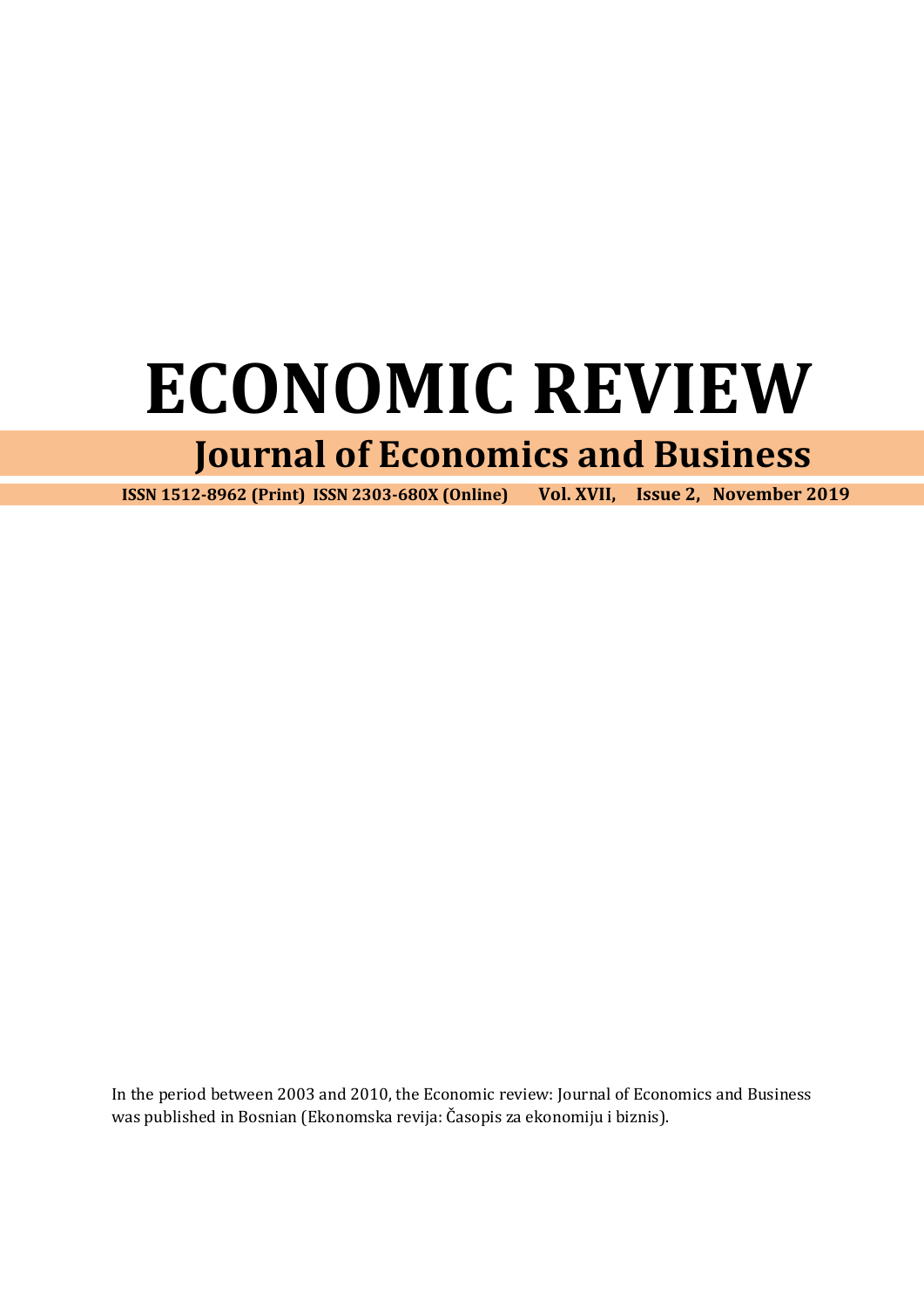#### **Publisher:**

University of Tuzla, Faculty of Economics

#### **Members of Editorial:**

Safet Kozarević, Professor safet.kozarevic@untz.ba Zijad Džafić, Professor zijad.dzafic@untz.ba Sado Puškarević, Professor sado.puskarevic@untz.ba Merim Kasumović, Professor merim.kasumovic@untz.ba Meldina Kokorović Jukan, Associate Professor [meldina.kokorovic@untz.ba](mailto:meldina.kokorovic@untz.ba)

#### **Editorial lectors:**

Tanja Pavlović, Associate Proffesor

#### **Members of the International Advisory Board:**

Adil Kurtić, Professor Emeritus, University of Tuzla, BiH Adisa Delić, Professor, University of Tuzla, BiH Ali Coşkun, Associate Professor, American University of Middle East, Kuwait Aziz Šunje, Professor, University of Sarajevo, BiH Bahrija Umihanić, Professor, University of Tuzla, BiH Dražen Barković, Professor, University of Osijek, Croatia Edin Osmanbegović, Associate Professor, University of Tuzla, BiH Emira Kozarević, Professor, University of Tuzla, BiH Fabrizio Santoboni, Sapienza University of Rome, Italy Francisco J. Delgado, Associate Professor, Faculty of Economics and Business, Oviedo, Spain Gianfranco A. Vento, Regent's University, London, UK Hala Hattab, British University in Egypt, El Sherouk, Egypt Hasan Hanić, Professor, Belgrade Banking Academy, Serbia Joseph W.H. Lough, University of California, Berkeley, US Jusuf Šehanović, Professor, University JurjaDobrile in Pula, Croatia Kasim Tatić, Professor, University of Sarajevo, BiH Lorena Škuflić, Associate Professor, University of Zagreb, Croatia Mary A. Weiss, Professor, Temple University, Philadelphia, US

**Webmaster:** Senad Čeliković, librarian

#### **EDITORIAL OFFICE:**

University of Tuzla, Faculty of Economics Bosnia and Herzegovina, 75000 Tuzla Univerzitetska 8

**Press:** OFF-SET, d.o.o., Tuzla

#### **Editor:**

Jasmina Okičić, Associate Professor University of Tuzla, Faculty of Economics

Beriz Čivić, Associate Professor beriz.civic@untz.ba Sabina Đonlagić Alibegović, Associate Professor sabina.djonlagic@untz.ba Amra Nuhanović, Associate Professor amra.nuhanovic@untz.ba Mirza Suljić, Senior Teaching Assistant [mirza.suljic@untz.ba](mailto:mirza.suljic@untz.ba)

#### Miodrag Lovrić, Professor,

University of Kragujevac, Serbia Miroslav Rebernik, Professor, University of Maribor, Maribor, Slovenia Mustafa Sinanagić, Professor,

University of Tuzla, BiH

Olivera Kostoska, Associate Professor, "St. KlimentOhridski" University – Bitola, North Macedonia

Ondřej Dvouletý, Assistant Professor, University of Economics, Czech Republic

Reza Fazeli, California Polytechnic University, Pomona, US

Sead Omerhodžić, Professor, University of Tuzla, BiH

Sejfudin Zahirović, Professor, University of Tuzla, BiH

Senija Nuhanović, Associate Professor, University of Tuzla, BiH

Slavica Singer, Professor, University of Osijek, Croatia

Stevan Stević, Professor, University of Eastern Sarajevo, BiH

Thomas Schøtt, Professor, University of Southern Denmark, Kolding, Denmark

Teoman Duman, Professor, Epoka University, Albania

Tim Query, Associate Professor, New Mexico State University, Las Cruces, US

Vesna Čančer, Associate Professor,

University of Maribor, Slovenia

Zlatan Fröhlich, International Graduate Business School (IGBS) Zagreb, Croatia

## **Technical Editor:**

OFF-SET, d.o.o., Tuzla

t. +387 (0)35 320 820; f. +387 (0)35 320 821 www.ef.untz.ba e-mail: economic.review@untz.ba **Indexed in:**  Cabell's Directories, EBSCO Business Source Complete,

ECONBIZ, EconLit, EconStor, EconPapers, Index Copernicus, RePEc (Research Papers in Economics), Road.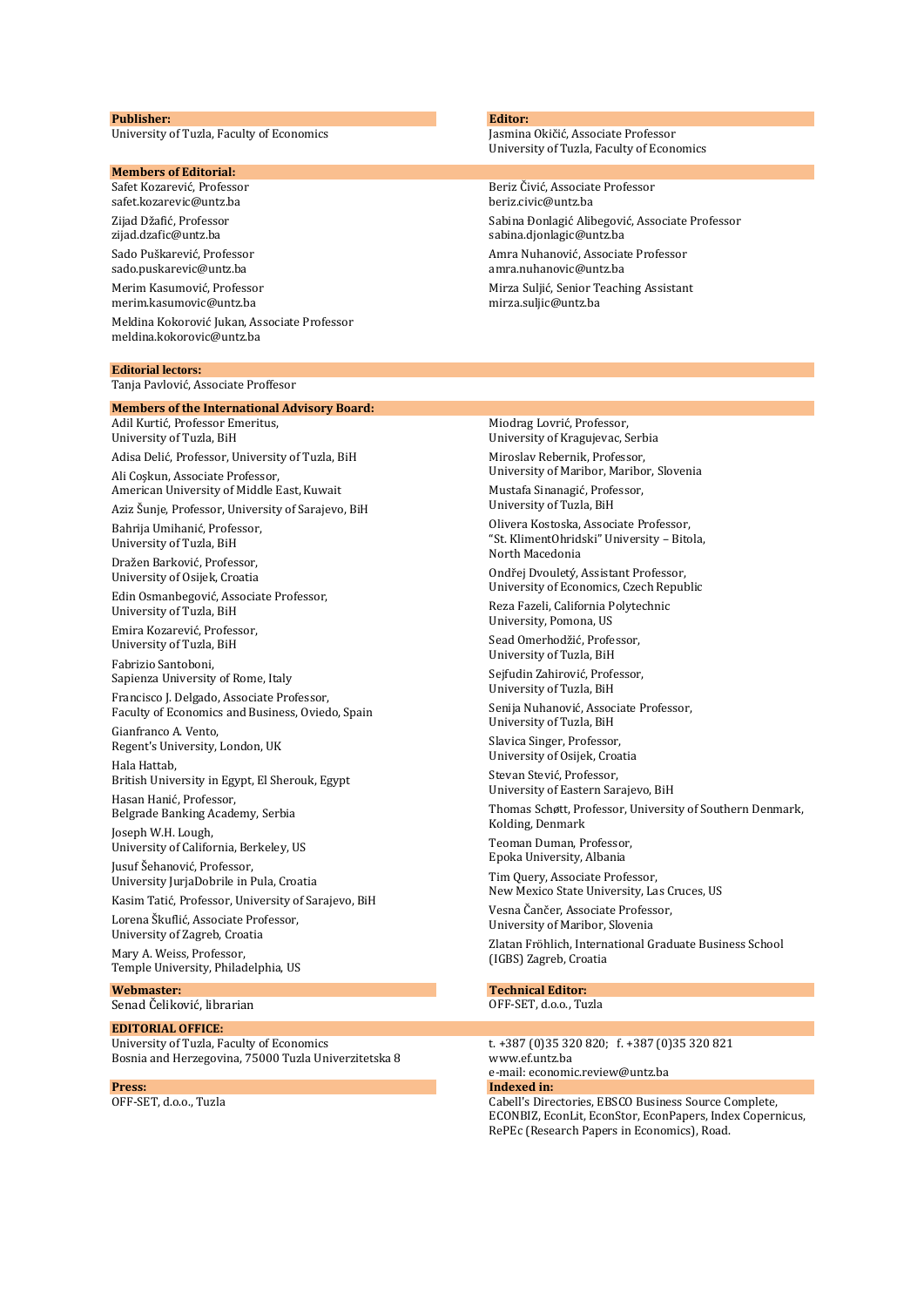# **CONTENTS**

### /// 1 – 2 **FROM THE EDITOR**

///

3 – 14 **RISK-REWARD TRADEOFF AND BEHAVIOR OF ISLAMIC AND CONVENTIONAL STOCK MARKET INDICES IN BOSNIA AND HERZEGOVINA** Irfan Djedović, Edin Djedović *Preliminary communication*

///

15 – 26 **INTEREST INCOME AND DEPOSIT MONEY BANKS (DMBs) PERFORMANCE IN NIGERIA**

> Russell Olukayode Christopher Somoye, Bamidele M. Ilo, Lateef Adewale Yunusa *Original scientific paper*

///

27 – 40 **PREDICTORS OF M-CONTINUANCE INTENTION: CASE OF USERS IN BOSNIA AND HERZEGOVINA**

> Amra Grcić, Ensar Mekić *Preliminary communication*

///

41 – 54 **DEVELOPMENT OF IT OUTSOURCING IN UKRAINE: A PROSPECT OF THE BRAIN DRAIN REDUCTION**

Nataliia Marynenko, Halyina Tsikh, Iryna Kramar *Preliminary communication*

///

55 – 66 **THE ROLE OF PUBLIC PRIVATE PARTNERSHIP IN DEVELOPING CATASTROPHE INSURANCE MARKET** Darko Blazhevski *Original scientific paper*

///

67 – 76 **STRENGTHENING THE RESEARCH OF KEY ENABLING TECHNOLOGIES FOR NEW INNOVATIONS** Sanja Tišma, Karolina Horvatinčić, Iva Tolić, Anamarija Farkaš *Review paper*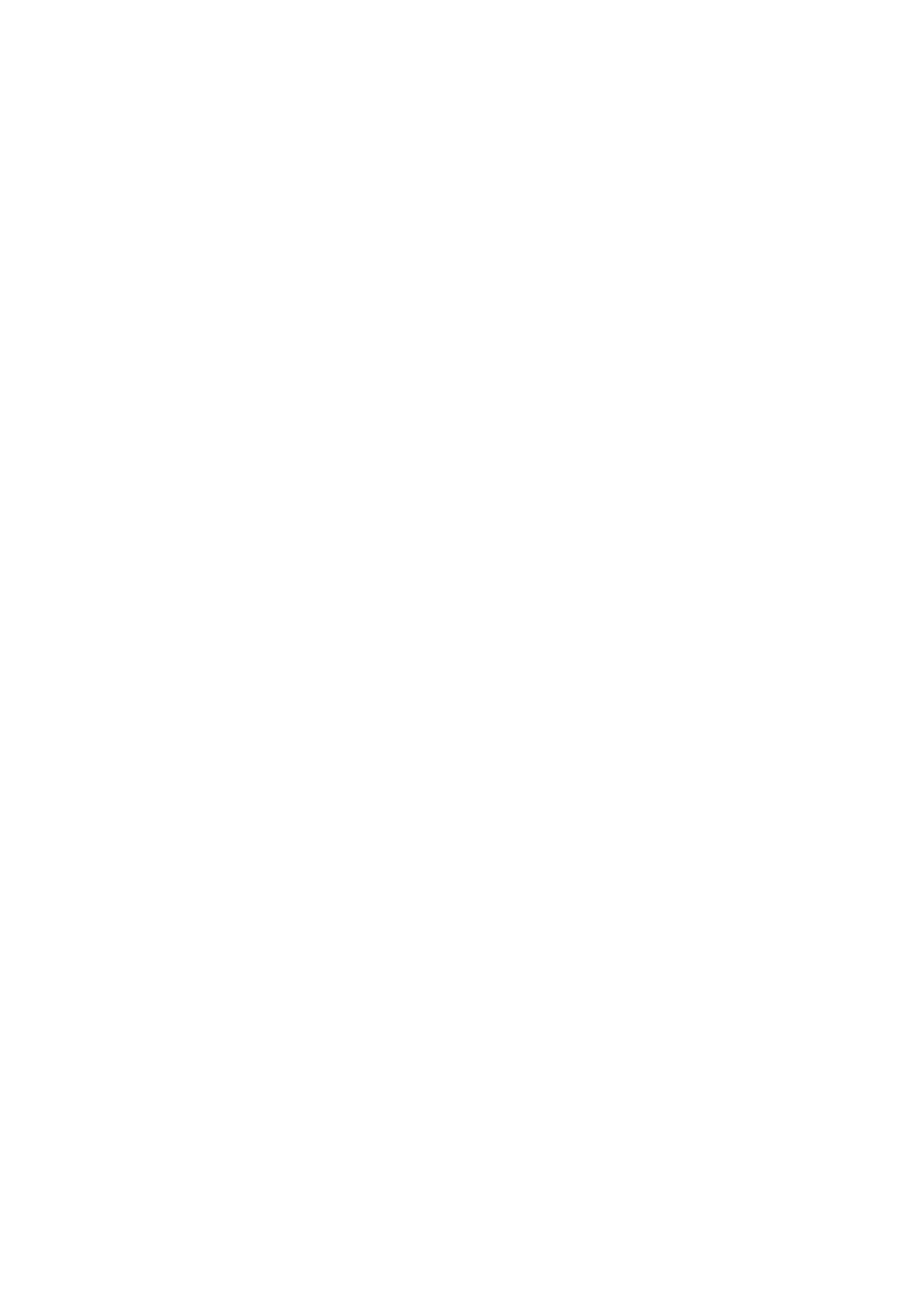#### **FROM THE EDITOR**

#### Dear reader,

It is a great pleasure to introduce the second issue of the journal in 2019. For this issue, we selected six new interesting topics in the field of economics and business, provided by the authors from Nigeria, North Macedonia, Ukraine, Croatia, and Bosnia and Herzegovina. The last three papers were selected from the 6th scientific conference with international participation "Economy of Integration" I C E I 2019, organized by the Faculty of Economics, University of Tuzla and held in Tuzla, Bosnia and Herzegovina.

The first paper, RISK-REWARD TRADEOFF AND BEHAVIOR OF ISLAMIC AND CONVENTIONAL STOCK MARKET INDICES IN BOSNIA AND HERZEGOVINA, is written by Irfan Djedović and Edin Djedović. The study empirically examines tradeoff between risk and return for the Islamic stock market index and compares it with risk-return tradeoff of the conventional stock market index in Bosnia and Herzegovina. The results of the risk-reward ratio analysis indicate that the conventional stock market index in Bosnia and Herzegovina has a better performance than the Islamic index.

The following paper, INTEREST INCOME AND DEPOSIT MONEY BANKS (DMBs) PERFORMANCE IN NIGERIA, is written by Russell Olukayode Christopher Somoye, Bamidele M. Ilo and Lateef Adewale Yunusa. The study investigates the impact of interest income on the performance of deposit money banks in Nigeria. The results obtained from the random effect model indicate that interest income and capital adequacy contribute and significantly drive the profitability of the Nigerian deposit money banks.

In the next paper, PREDICTORS OF M-CONTINUANCE INTENTION: CASE OF USERS IN BOSNIA AND HERZEGOVINA, the authors, Amra Grcić and Ensar Mekić, investigate if consumer innovativeness and social influence are statistically significant predictors of m-continuance intention. The results have revealed that consumer innovativeness has a direct influence on mcontinuance intention. It has also been confirmed that social influence has a direct influence on m-continuance intention as well.

The following paper, by Nataliia Marynenko, Halyna Tsikh and Iryna Kramar, titled DEVELOPMENT OF IT OUTSOURCING IN UKRAINE: A PROSPECT OF THE BRAIN DRAIN REDUCTION, aims to characterize the state of affairs, potential and prospects for the development of the Ukrainian IT outsourcing market as well as to analyze and evaluate it including comparison with foreign practice. The research results testify that the ІТ-industry is one of the most promising, fast growing and innovative sectors of the Ukraine's economy and the one that may stop the brain drain taking place in the country.

The next paper, THE ROLE OF PUBLIC PRIVATE PARTNERSHIP IN DEVELOPING CATASTROPHE INSURANCE MARKET, is written by Darko Blazhevski. The paper analyses various world experiences, taking into account countries with different degrees of development and systems (Australia, Austria, the UK, the Caribbean, China, Romania, Russia, the USA, Spain, France, Turkey and Romania). A special survey was conducted in North Macedonia, which was taken as a case study. The conclusions suggest that the insurance of catastrophic risks should be organized as compulsory insurance for households in urban areas*.*